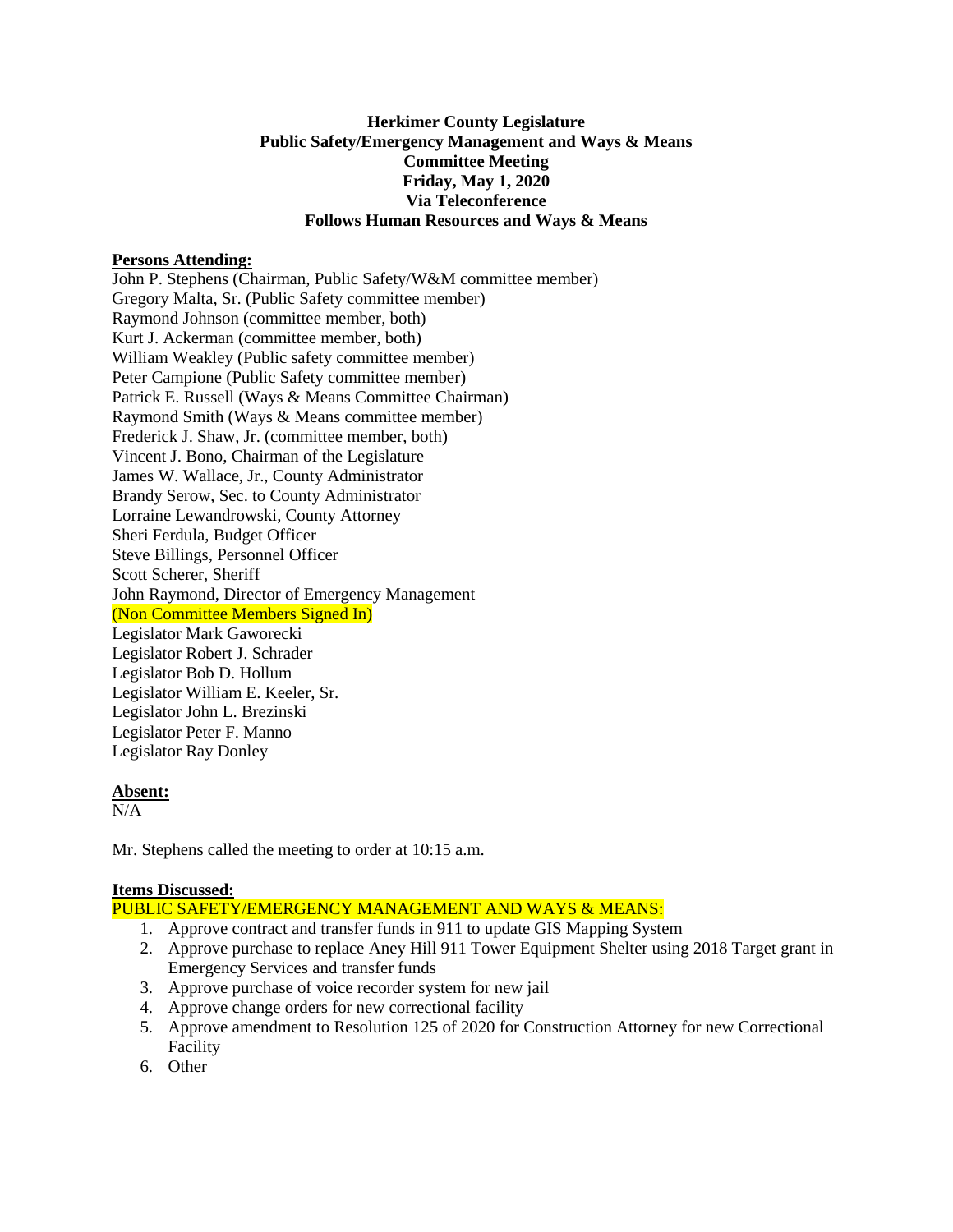#### **Committee Vote Record:**

# PUBLIC SAFETY/EMERGENCY MANAGEMENT AND WAYS & MEANS:

Mr. Stephens stated "Number one, approve contract and transfer funds in 911 to update GIS Mapping System. John Raymond, are you on?"

John Raymond responded "I am here. Back a few years ago we had a map based system no longer driven by a data base. We really don't have a GIS Department in the County and much of the data we're finding in there is either not there or inaccurate. I feel it's important that when someone takes a 911 call that we map cops to the right location. We have a lot of private roads that are named in the County. We have a lot of snowmobile trails. We have a lot of different things that are missing from the map and this would be an effort to basically do a whole reboot of the mapping at 911 so that we have accurate maps. This is particularly important up in the Town of Webb area where they have a number of private roads. Also Russia, Ohio, Salisbury and there are some areas throughout the County. They feel that they could do this within 30 to 40 days. I think that once they get into this they will probably have more issues than they think, especially when they get up into Webb trying to address things and look for things, do center lines on roads and that type of stuff. I think the project will be a little bit bigger than that so I have down not to exceed \$50,000. And this is with a company that we've been using over the last couple of years, Zetron."

Item #1 – On motion of Mr. Malta, seconded by Mr. Campione for Public Safety, and on motion of Mr. Bono, seconded by Mr. Russell for Ways & Means, Item #1 was voted on, approved and moved for Resolution. Unanimous.

Mr. Stephens stated "Number two, approve purchase to replace Aney Hill 911 Tower Equipment Shelter using the Target grant from 2018 in Emergency Services and transfer funds. John, go ahead if you have a little bit of an update."

John Raymond stated "Everybody remembers buying an ice canopy to go over this building, it was discovered that over the winter time we had a tremendous amount of ice up in that area, in the Town of Stark. It's Hyde Hill. We were hoping that the building would be ok through all of that and it was discovered that the entire wall that holds the door is completely rotted out. It was also discovered that the building is made of wood with like a fiberglass exterior over it so it's a stick built wooden building. It's completely rotted out. Doing any kind of work in there would, I wouldn't think would be feasible. We would probably end up spending just as much as getting this building. So Fred Nudd Corporation who has been doing work here at the center putting up towers has a used building that's in good shape. I drove out and took a look at it. It's a metal framed building with fiberglass so there is no wood in there. It's only 10 years old. The structure we have there now at Aney, we got for free. I think we just paid for the transport. It was put there in 2015 but the structure was built in 1994, so this is a much newer building. It solves a major problem that we have right now. Right now I took 2 x 4s down there to support one side of the roof so it's kind of an issue that needs to be addressed and I think this is the best solution."

Mr. Stephens asked for a motion.

Mr. Weakley stated "I have one more question. John, will that solve the ice problems?"

John Raymond stated "With this \$25,000, this is paying for the building to be brought, put in place and put on a pad. We've already bought an ice canopy. Fred Nudd is going to modify the canopy to fit the new building and they'll have that installed this year so we are not going to have an issue. At this point I'm using this grant funding to harden everything up so you will be seeing me coming through with other ice canopies for other sites and stuff because I just don't want to have issues in the future. This is clearly a problem especially on a year we have a lot of ice."

Mr. Weakley thanked John.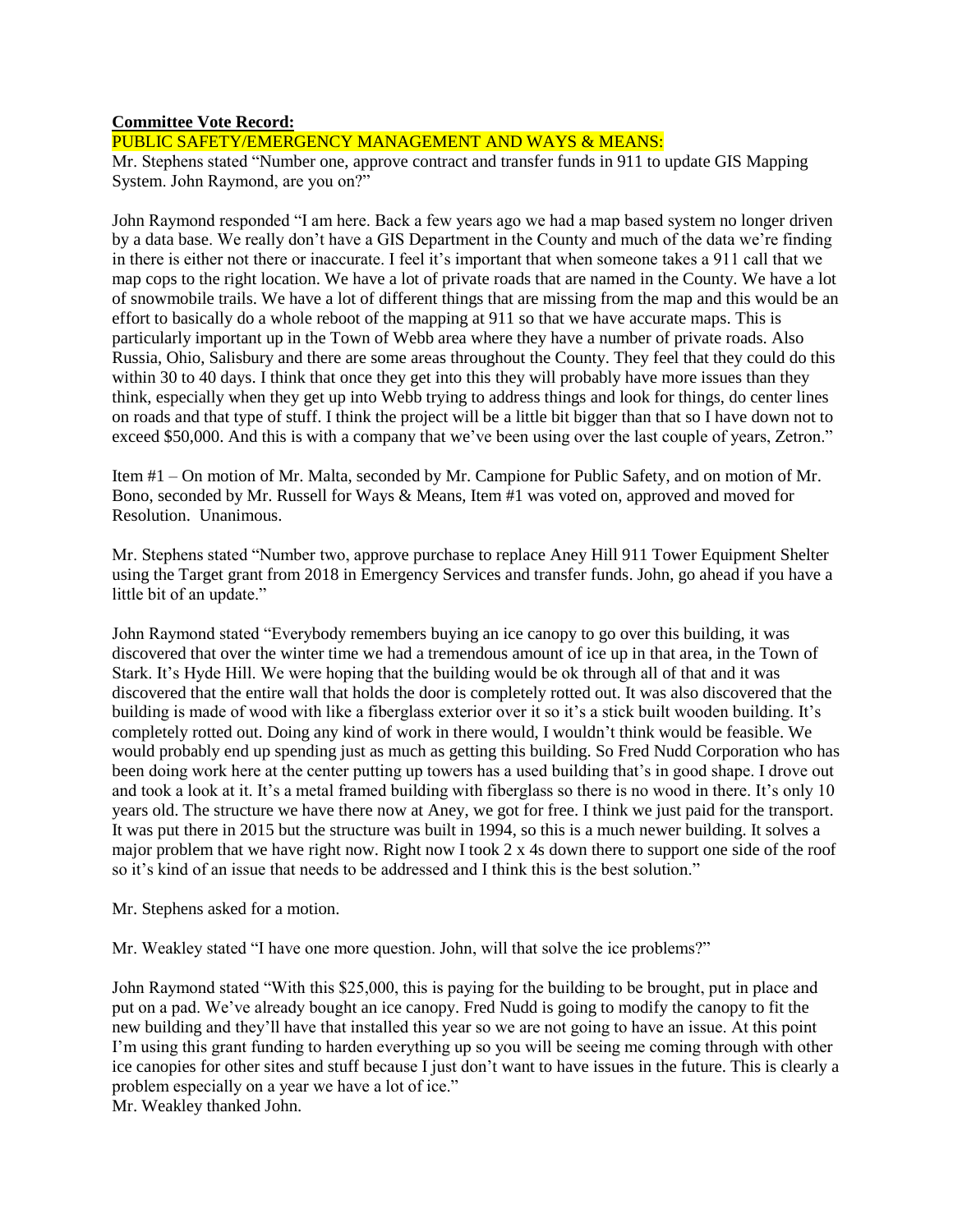Item #2 – On motion of Mr. Campione, seconded by Mr. Stephens for Public Safety, and on motion of Mr. Shaw, seconded by Mr. Smith for Ways & Means, Item #2 was voted on, approved and moved for Resolution. Unanimous.

Mr. Stephens stated "Number three, approve purchase of voice recorder system for new jail. Sheriff, are you on?"

Sheriff Scherer stated "I am on. I believe Sheri took most of this in for the new jail. This is the voice recorder that's going to record all of the phone lines in and out of the jail through inmate services. Sheri talked to the vendor on that if she wants to speak a little bit about it."

Sheri Ferdula stated "We had a couple conference calls with LaBella and I think Tom Adams was on. Sheriff, I'm not sure if you were on those. ConvergeOne, is a company that does a lot of work for the County. In order for this system to be installed at the jail it has to be loaded onto a County server. Information Services was not comfortable going to a vendor we were not familiar with given that this is going to be housed on a County server. ConvergeOne also is supplying all of the equipment off state contract."

Mr. Russell asked "Was this a part of our initial budget in the jail?"

Sheri Ferdula responded "I believe it would fall within the equipment category for radios and telephones and things like that and it's something that we do have to have."

Mr. Stephens stated "The cost is \$17,642.50 and that's with five years of maintenance."

Mr. Russell stated "That's coming out of the jail fund I assume?"

Jim Wallace stated "Correct Pat."

Item #3 – On motion of Mr. Malta, seconded by Mr. Weakley for Public Safety, and on motion of Mr. Stephens, seconded by Mr. Bono for Ways & Means, Item #3 was voted on, approved and moved for Resolution. Unanimous.

Mr. Stephens stated "Number four, approve change orders for new correctional facility as listed. Can I get a motion?"

Item #4 – On motion of Mr. Malta, seconded by Mr. Bono for Public Safety, Item #4 was voted on, approved and moved for Resolution. Unanimous.

Mr. Smith asked "What are the changes?"

Mr. Stephens responded "LaBella Associates and Gilbane Construction have advised that the Prime Electrical Contractor is in need of an increase. The contract total is \$5,924,000 with an allowance of \$145,000. The breakdown is as follows:

| <b>EC Total Allowance</b>    | \$145,000 |
|------------------------------|-----------|
| <b>Approved Expenditures</b> | \$84,121  |
| <b>Balance</b>               | \$60,879  |
| Processing/Potential         | \$55,616  |
| Remaining                    | \$5,263   |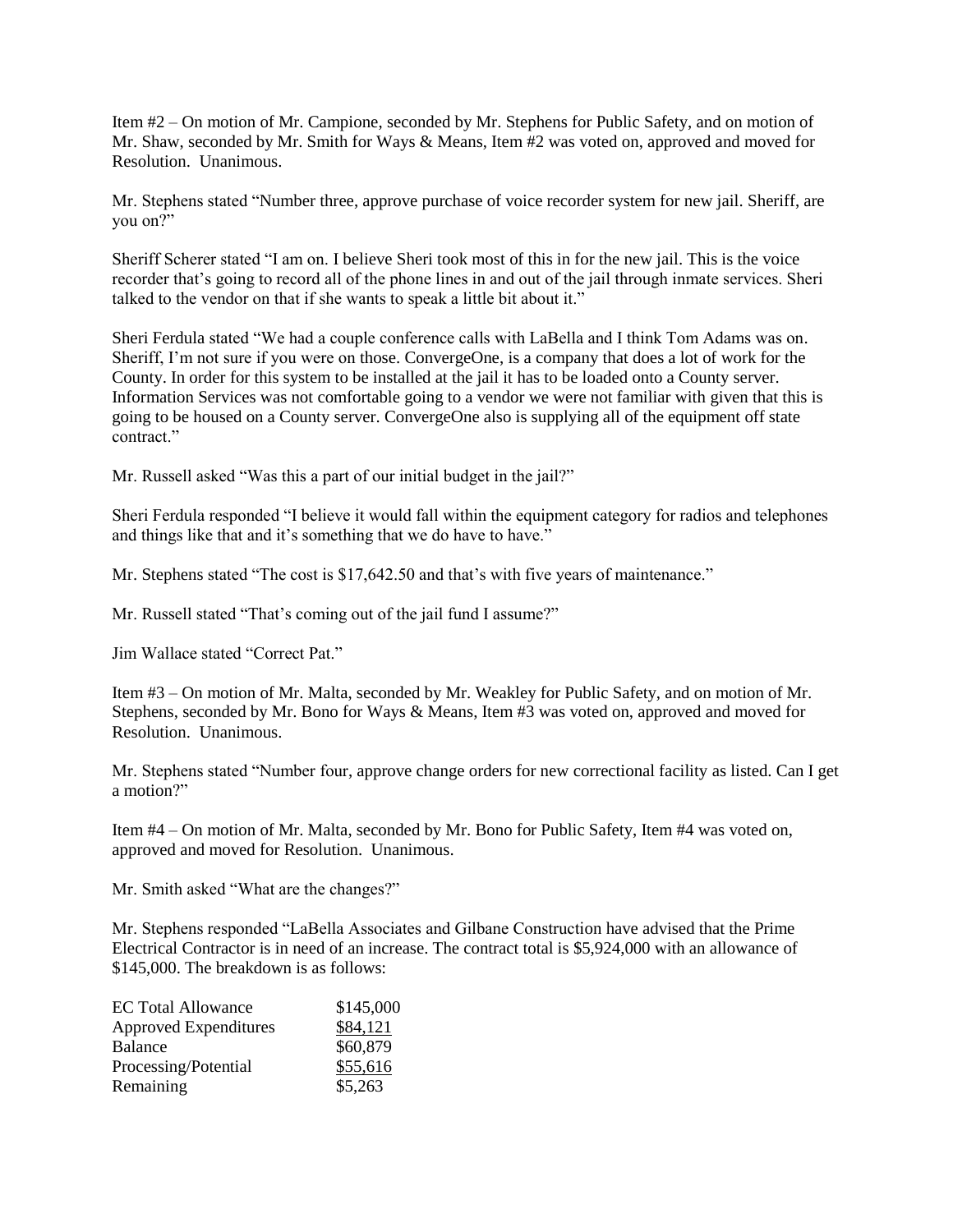In order to avoid an increase in the overall budget, the plumbing contract allows a decrease of \$40,000, and an increase in electrical of \$40,000. The plumbers' completed the majority of their work and has a remaining balance of \$61,830.24 in their allowance. So we are taking \$40,000 from the plumber and giving \$40,000 more to the electrical contractor."

Mr. Russell asked "Can you speak of why it's more on the electric?"

Sheriff Scherer stated "I believe these are some overages, some changes the electric contractor had so out of their \$145,000 in allowances, which is kind of a little bit of overflow we give them. He is getting close to that total. They are not there yet but if something comes up a little bit down the road and the plumber is way under his total for going over on some certain things, they want to transfer some money now so if they needed it down the road it wouldn't need to go through a whole Legislative meeting holding up the project for another 30 days. Not that he is going to go through his total allowance I'm being told but he is getting close to the end of the extra money that we gave him in the beginning for little overages."

Mr. Russell stated "I understand that but why are there overages?"

Sheri Ferdula stated "From the way it has been explained to me from LaBella and Gilbane, the electrician is the one who has the most work in the end of the project and a lot of his work that goes on at the end, when he runs into a problem, it's things that you really can't predict ahead of time because of how everything else is installed. He also has a lot of work on the security system which could possibly need some adjusting as to where things go and where things are wired. It's normal procedure that the electrician is going to have some change orders and just to make sure we have enough to cover us to not hold the project up going forward that's why we are doing the increase in the allowance. Not saying he is going to have \$40,000 worth in changes. He might not have any more but just in case something comes up we need to have that cushion."

Mr. Ackerman stated "When we hired this Gilbane and we hired LaBella, we hired them because they had a lot of experience building jails. And now we are being told we have to spend extra money to the electrician because things might not be where they said they were going to be. That to me doesn't sound right. That should go back on the money we paid them."

Sheri Ferdula stated "Just a note on that, the allowance is included in the total contract so we are not spending any additional funds from our original contract and we are taking from the plumber who also had an allowance. So there is no increase to our budget at all. It's just moving money around to the contractors that need it the most."

Mr. Ackerman asked "Is the plumber done with their work?"

Sheri responded "They are almost 99% complete. They are doing some finishes and some fixtures but all of their major work is done. We are taking \$40,000 of their \$73,000 so they are still going to have a healthy allowance if something were to come up at the end."

Mr. Ackerman stated "Right but that would have been a savings to the County. I'm going back to my point that the electrician bid this knowing what they were getting into and the architect hired him because he has built multiple jails across the state, that's what I was told and now because things might not be in the right place where they originally said they were, where the electrician bid the job for, now we have to pay the extra money. That's still the County money and I don't care where you pull it from."

Mr. Wallace stated "This is Jim. Would it be helpful if we got a list to you guys of all of the changes?"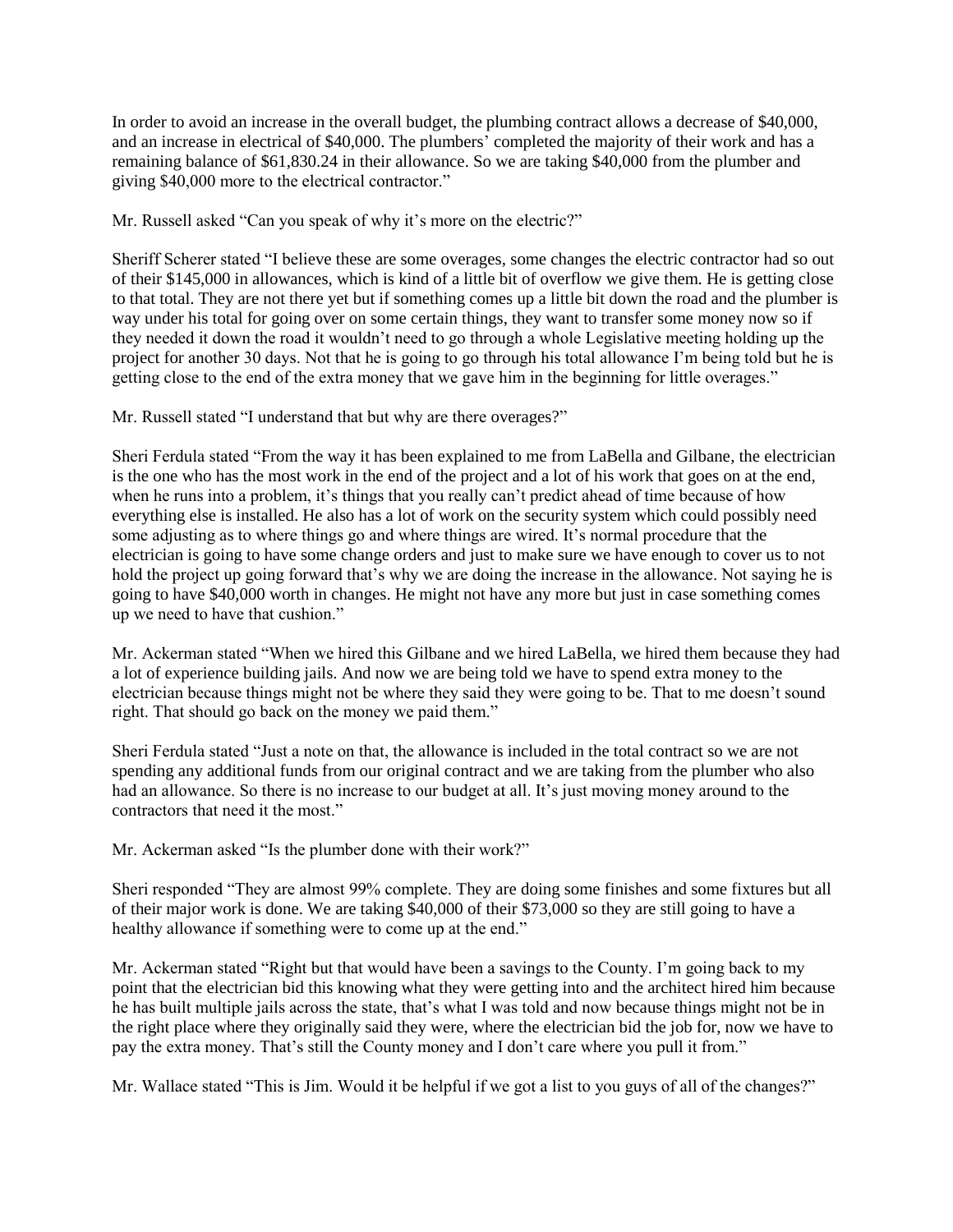Mr. Ackerman stated "I don't think I need them all."

Jim Wallace stated "I just thought it might show you where \$2,000 here \$,5000 here, where it ended up. I thought it was getting to the heart of your question. Why these were being made and why these were done."

Mr. Ackerman stated "It is. I guess my point would be then would that be on Gilbane and the architect to come back to us to where they screwed up to cost us money."

Jim Wallace stated "Yes. We have all of that. That's what I'm saying. Do you want us to get that to you?"

Mr. Ackerman stated "Sure. I would love it because if it's something the architect missed then they should be the ones paying the bill."

Mr. Johnson stated "Kurt, I agree with you and I think the group that's meeting at the end, we are going to end up sitting down and having a nice discussion with the architect who has supposedly built a lot of jails. They go under the word omission is how they get around blame but I feel the final payment we should hold back quite a bit to LaBella. Gilbane doesn't answer to us. Gilbane answers to LaBella so that's one thing we don't have recourse on is Gilbane."

Mr. Ackerman stated "Then I will go back to that statement."

Mr. Stephens stated "We are bordering on executive session."

It was decided to go into executive session after all other committees were complete. Vote for the change orders continued.

On motion of Mr. Johnson, seconded by Mr. Bono for Ways & Means, Item #4 was voted on, approved and moved for Resolution. Yes: Russell, Smith, Johnson, Shaw, Stephens, Bono (6). No: Ackerman (1).

Mr. Stephens stated "Number 5, approve amendment to Resolution No. 125 of 2020 for Construction Attorney for new Correctional Facility."

Lorraine Lewandrowski stated "The initial retainer had a cap on it that was suggested by the attorney at \$3,500 and this was to answer a claim letter put in by one of the contractors. However, it has continued on to discussing more legal issues related to getting this project done on time. I had asked the attorney what he thought a reasonable request would be. He had \$10,000. I reviewed a number of retainer agreements that the County has had with prior attorneys. They've worked both ways where some of them have been on an unlimited hourly basis where projects have gone on for years. This one is more of a discrete project dealing with this project so I was asking just to go for \$10,000 for now and review it if we need further."

Mr. Stephens asked for a motion.

Item #5 – On motion of Mr. Johnson, seconded by Mr. Bono for Public Safety, and on motion of Mr. Johnson, seconded by Mr. Bono for Ways & Means, Item #2 was voted on, approved and moved for Resolution. Unanimous.

Mr. Russell stated "I highly recommend this"

Mr. Ackerman stated "This is pertaining to the electrician, correct?"